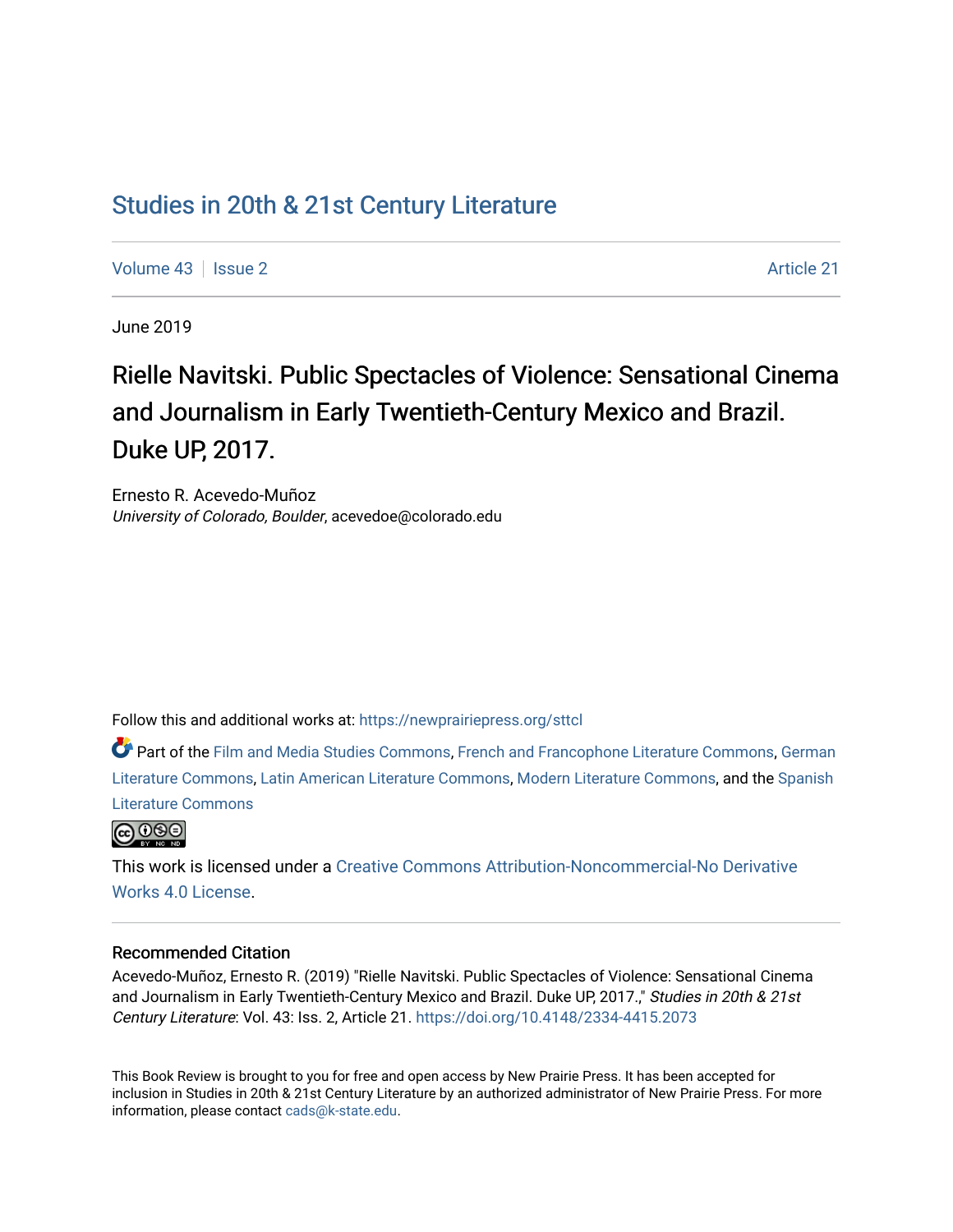## Rielle Navitski. Public Spectacles of Violence: Sensational Cinema and Journalism in Early Twentieth-Century Mexico and Brazil. Duke UP, 2017.

## Abstract

Review of Rielle Navitski. Public Spectacles of Violence: Sensational Cinema and Journalism in Early Twentieth-Century Mexico and Brazil. Duke UP, 2017. xiv + 344pp.

## Keywords

Navitski, R., early cinema, Brazil, Mexico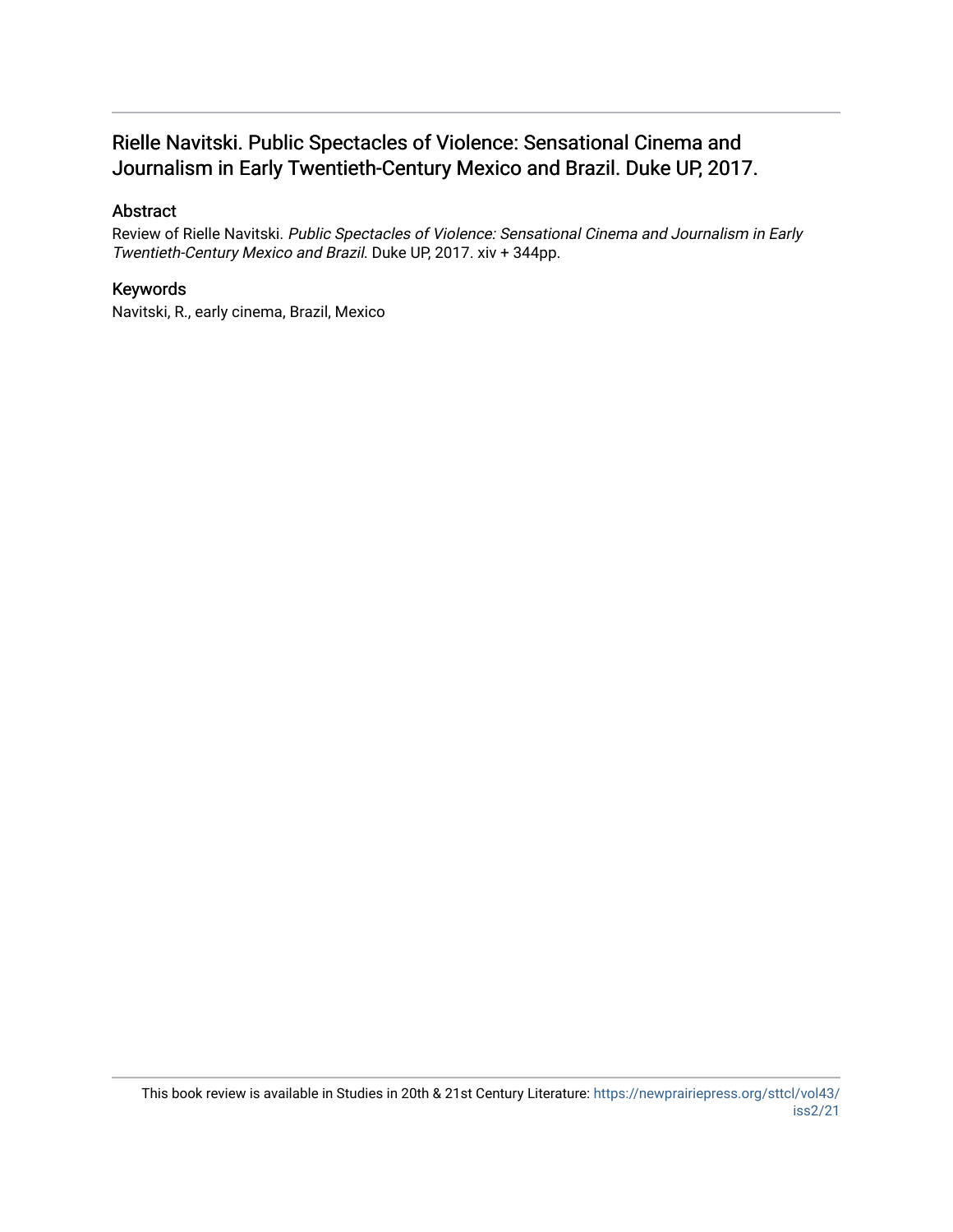Rielle Navitski. *Public Spectacles of Violence: Sensational Cinema and Journalism in Early Twentieth-Century Mexico and Brazil*. Duke UP, 2017. xiv + 344pp.

Drawing on a vast and varied array of primary documents, Rielle Navitski's *Public Spectacles of Violence: Sensational Cinema and Journalism in Early Twentieth-Century Mexico and Brazil* offers a novel and intriguing history and analysis of the intersections between print media, early cinema, journalism, and photography in the emerging eras of national cinemas in the respective settings of Mexico and Brazil. Navitski's monograph, based on her dissertation at the University of California-Berkeley, offers something akin to parallel histories of these two countries' early traditions, which have had important implications for the development of contemporary media and film in both countries.

The book traces the origins of early cinema practices in Mexico and Brazil, from the turn of the  $20<sup>th</sup>$  century, to the development of early filmmaking and exhibition practices in the 1900s and 1910s, to the push towards the definition of something like "national" cinemas in the 1920s. Navitski argues that the often interchanging aesthetic practices of both print and photo journalism had a profound influence in the topics, aesthetics, modes of representation, and even consumption practices of producers and filmgoers in these respective nations. Furthermore, these influences and intersections were closely tied to specific political events; the growth of the metropolises of Mexico City, Rio de Janeiro, and São Paulo; tensions between ruling and working classes; and the emergence of the concept of "modernity" as it applies to Latin America in general, and to Mexico and Brazil specifically.

Carefully gathering primary materials from newspapers, illustrated magazines, serial novels, police blotters, and other contemporary printed and graphic sources, Navitski successfully argues the case for offering parallel histories of Mexico and Brazil. Looking at watershed examples like *Os estranguladores* (*The Stranglers*,1908) and *El automóvil gris* (*The gray automobile*, 1919), chapter 1 demonstrates the ways in which early attempts at establishing and exploiting markets for nationally produced films drew inspiration from the ubiquitous presence of public spectacles of violence in newspapers and photojournalism. Navitski convincingly establishes her case for the fascination with exploitative and sensationalist content for public consumption, particularly in the early chapters dealing with Mexico's war violence before, during, and after the Revolution, when real and staged violence became part of cinema since the inception of the medium in the region. Extrapolating from the advertised exploits of daring cameramen, actual combat footage, filmed public executions, and the underscoring of cinema and crime as signs of modernization, Navitski convincingly traces the origins of the rise of crime reenactments, the emphasis on location shooting, and the popularity of sensationalist crime trials that penetrated local cinema markets.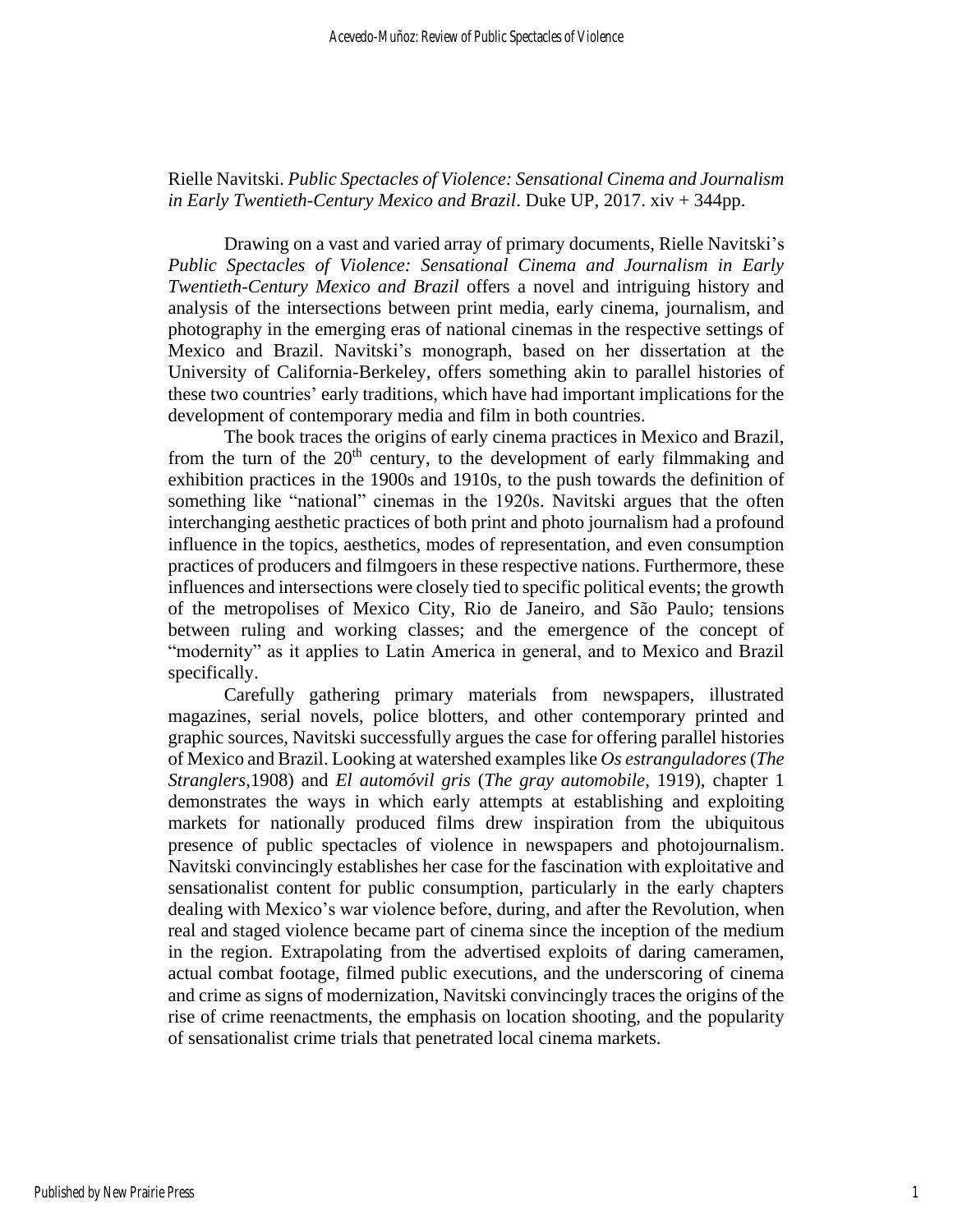Chapters 2 and 3 draw convincing parallels from the early attention to sensationalism and violence to the rise of the "adventure melodramas" produced in the capital and regional cities. With their mix of "realism"—location shooting, inspiration from rising Hollywood aesthetics, reenactments of known crimes, and lurid press stories—and the conventions of the American adventure serial—stunt work and frenetic speed exploits featuring trains, planes, and automobiles—the book demonstrates the convergence of crime, modernity, and thrills as essential to the emerging cinema language of both Mexico and Brazil. Particularly in Brazil, Navitski argues, the infection of melodramatic conventions from the local versions of the nineteenth-century French *feuilleton* was alternately despised by critics in the emerging film criticism culture and, however fleetingly, adored by popular audiences.

Chapters 4 and 5 on the "cinematic serial novel" in the metropolises of Rio de Janeiro and São Paulo, and the sensationalist adventure melodramas that emerged in smaller cities like Campinas, Recife, and Porto Alegre, restate the confluence of thrills, stunts, local landscapes, location shooting, and romance in the context of their inheritance from crime reportage. Visibly, the Hollywood serial and its "queens," with its mixture of cheap thrills, adventurous young women, and melodramatic stories, were appropriated and adapted with home flavor and talent, while taking advantage of the local press and authorities in order to haul regional audiences. Navitski also emphasizes the ways in which these efforts at energizing local-based production as an alternative to the Rio-São Paulo dominance of national markets expanded the practice of aligning the cinema's ties to representations of technology and criminality—sure signs of the nation's relentless push towards modernity.

Overall, *Public Spectacles of Violence* is elegantly written, convincingly argued, and impeccably researched, especially in its judicious use of primary sources, illustrations, contemporary reviews, and graphic materials. Furthermore, Navitski compellingly argues for parallel histories. By drawing useful comparisons between Mexico's and Brazil's analogous and comparable political developments in the late nineteenth and early twentieth centuries, Navitski rationalizes credibly the drawing together of what are, in effect, two different histories. The book demonstrates the concurrent development of national film industries and aesthetics, the marriage of new technologies and spectacles of violence throughout, and the logical manifestations of these practices in the twenty-first century.

In part because these two histories share similar trajectories, the book gets somewhat repetitive in Part II (the Brazil chapters) when connecting technology, sensationalism, melodrama, modernity, development, and "national" cinema. That is not necessarily a weakness, however stylistically, portions of chapters 3, 4, and 5 even use similar language to the earlier Mexico chapters. Nonetheless, *Public Spectacles of Violence: Sensational Cinema and Journalism in Early Twentieth-*